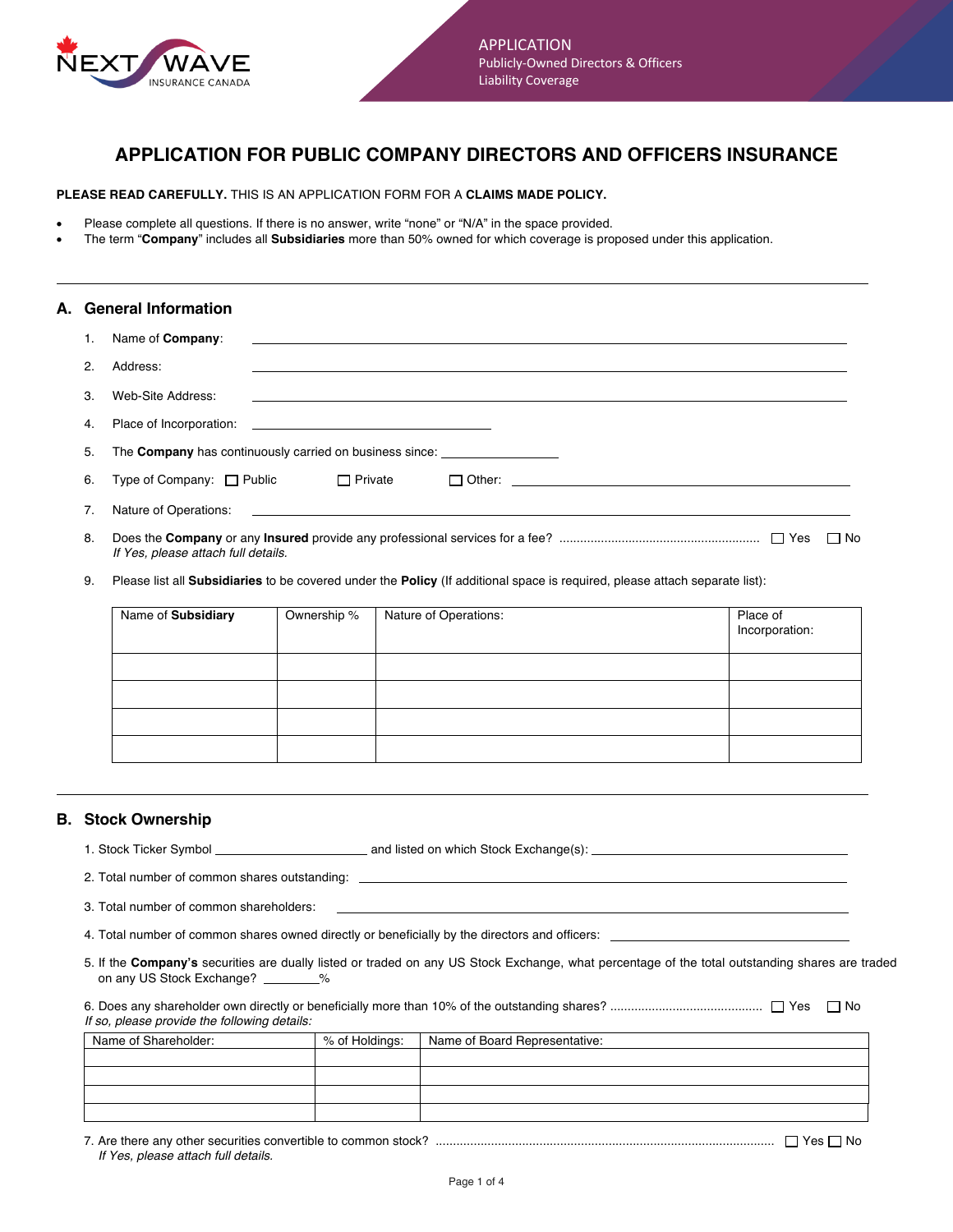## **C. Announcements**

| 1. Does the <b>Company</b> currently have under consideration or has it considered in the past<br>12 months any asset transactions exceeding 10% of the <b>Company's</b> consolidated<br>If Yes, please attach full details.                                                                 | $\Box$ Yes $\Box$ No                         |
|----------------------------------------------------------------------------------------------------------------------------------------------------------------------------------------------------------------------------------------------------------------------------------------------|----------------------------------------------|
| 2. Has the <b>Company</b> filed within the past 12 months or anticipate filing within the next 12 months any<br>If Yes, please attach full details including a copy of the prospectus or registration statement                                                                              |                                              |
| 3. During the past 12 months has the <b>Company</b> :<br>e) made or is currently considering any non-recurring accounting restatements, adjustments,<br>If Yes to any of the above, please attach full details.                                                                              | $\Box$ Yes $\Box$ No<br>$\Box$ Yes $\Box$ No |
| 4. Has the <b>Company</b> currently or during the past 3 years:<br>a) been involved in any bankruptcy proceeding, reorganization or any other arrangement<br>b) been in arrears in its payments to the Canada Revenue Agency or provincial ministries<br>If Yes, please attach full details. | $\Box$ Yes $\Box$ No                         |
| 5. During the past 3 years, has any Insurer declined, canceled or non-renewed any policy or<br>If Yes, please attach full details.                                                                                                                                                           | $\Box$ Yes $\Box$ No                         |

## **D. Employment Practices Information:**

#### 1. Total number of employees:

Please provide number of employees by Compensation band:

| <b>Total Annual</b><br>Compensation | Over \$250,000 | $$100,000 -$<br>\$250,000 | \$75,000 - \$100,000 | \$50,000 - \$25,000 | Less then \$25,000 |
|-------------------------------------|----------------|---------------------------|----------------------|---------------------|--------------------|
| Canada                              |                |                           |                      |                     |                    |
| U.S.                                |                |                           |                      |                     |                    |

| 2. What is the total number of employees located in each of the following states: |  |  |  |
|-----------------------------------------------------------------------------------|--|--|--|
|                                                                                   |  |  |  |

|                                     | California: Texas: New Jersey: Nichigan: Florida: Alabama: Alabama: Alabama: Alabama: Texas: New Jersey: Nichigan: Nichigan: Alabama: Alabama: Nichigan: Alabama: Nichigan: Alabama: Nichigan: Nichigan: Nichigan: Nichigan: N |  |                      |
|-------------------------------------|--------------------------------------------------------------------------------------------------------------------------------------------------------------------------------------------------------------------------------|--|----------------------|
|                                     |                                                                                                                                                                                                                                |  |                      |
|                                     |                                                                                                                                                                                                                                |  |                      |
|                                     |                                                                                                                                                                                                                                |  |                      |
|                                     |                                                                                                                                                                                                                                |  |                      |
| If Yes, please attach full details. | 7. Have there been any layoffs or staff reductions in the past 12 months or any anticipated in the next 12 months? $\Box$ Yes $\Box$ No                                                                                        |  |                      |
|                                     |                                                                                                                                                                                                                                |  |                      |
|                                     |                                                                                                                                                                                                                                |  | $\Box$ Yes $\Box$ No |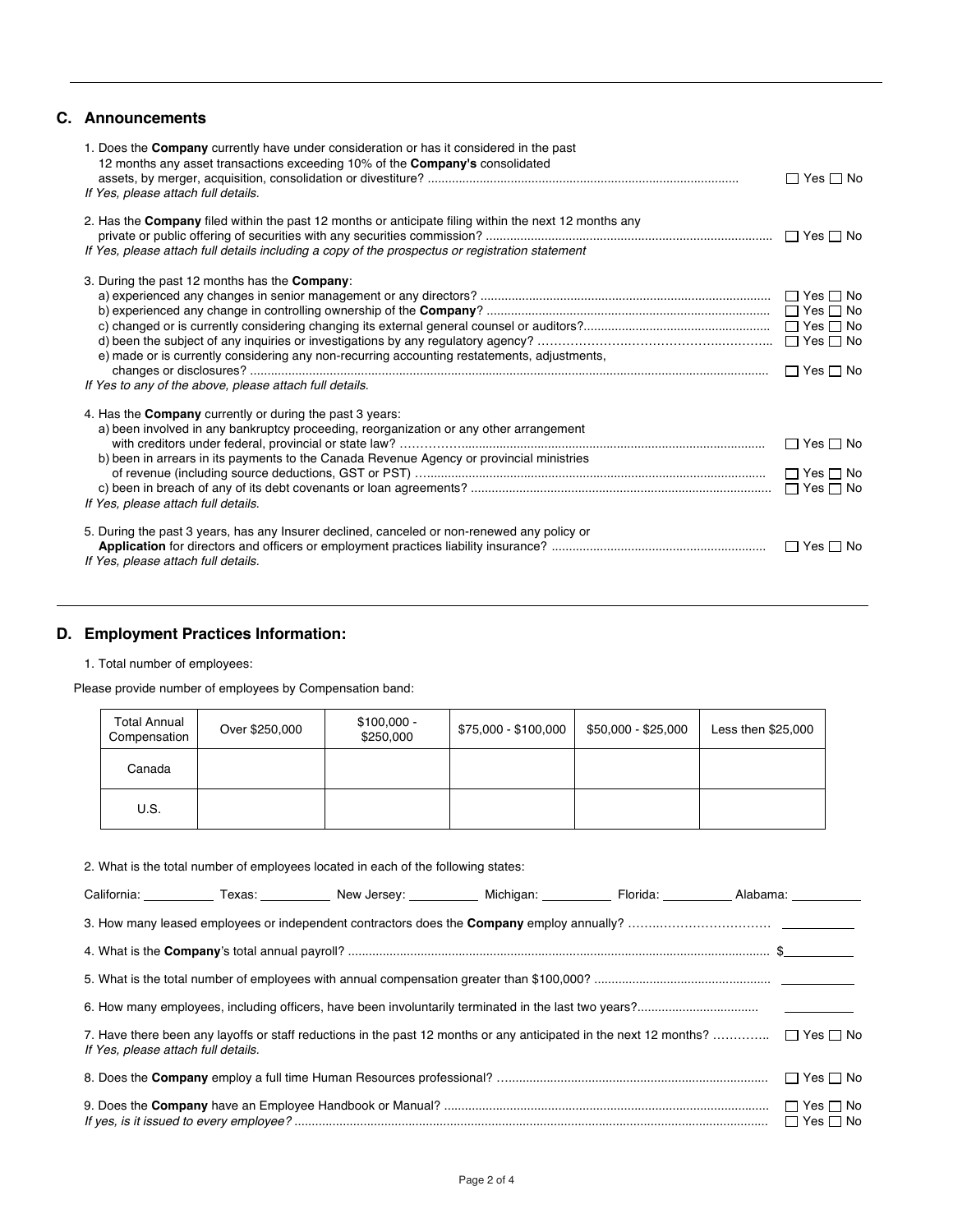| 10. Does the <b>Company</b> have written policies and procedures on the following: |                      |
|------------------------------------------------------------------------------------|----------------------|
|                                                                                    |                      |
|                                                                                    | $\Box$ Yes $\Box$ No |
|                                                                                    | $\Box$ Yes $\Box$ No |
|                                                                                    | $\Box$ Yes $\Box$ No |
|                                                                                    |                      |
|                                                                                    | $\Box$ Yes $\Box$ No |
|                                                                                    |                      |

### **E. Past Litigation, Proceedings, Actions or Suits**

| 1. During the past three years, has any Claim, or notice of circumstances which could reasonably give rise to a claim,<br>been reported to any previous Directors and Officers Liability, or Employment Practices Liability, Insurer?<br>If Yes, please attach full details. | $\Box$ Yes $\Box$ No                                                                                                 |
|------------------------------------------------------------------------------------------------------------------------------------------------------------------------------------------------------------------------------------------------------------------------------|----------------------------------------------------------------------------------------------------------------------|
| 2. Has the <b>Company</b> or any of its directors or officers been involved in any of the following during the past 3 years:<br>If Yes to any of the above, please attach full details.                                                                                      | $\Box$ Yes $\Box$ No<br>$\Box$ Yes $\Box$ No<br>$\Box$ Yes $\Box$ No<br>$\Box$ Yes $\Box$ No<br>$\Box$ Yes $\Box$ No |
| 3. Has there been, or are there now pending, any Claims against the Company or any past or present<br>directors, officers or employees of the <b>Company</b> :<br>If Yes, please attach full details.                                                                        | $\Box$ Yes $\Box$ No<br>$\Box$ Yes $\Box$ No                                                                         |
| 4. Is any <b>Insured</b> aware of any fact, circumstance or situation involving the <b>Company</b> , the directors<br>or officers of the Company which may give rise to a Claim under the policy to which this application will<br>If Yes, please attach full details.       | Yes I I No                                                                                                           |

**Please note that no coverage will be afforded under the proposed policy for any claim arising out of any fact or circumstance or actual or alleged error, misstatement, misleading statement, act, omission, neglect, or breach of duty disclosed or required to be disclosed in response to questions in this application.**

#### **F. Additional Information**

- 1 Copies of the following materials regarding the **Company** are deemed attached to and made part of this application by reference:
	- (a) The latest Annual Report to stockholders and SEC Form 10-K if applicable;
	- (b) The latest interim financial statement and SEC Forms 10-Q and/or 8-K if applicable;
	- (c) The latest Notice to Stockholders and Proxy Statement for the Company's annual meeting;
	- (d) Any registration statement filed with the Securities and Exchange Commission within the last 24 months; and
	- (e) The provisions of the Charter or By-Laws covering indemnification of directors and officers.